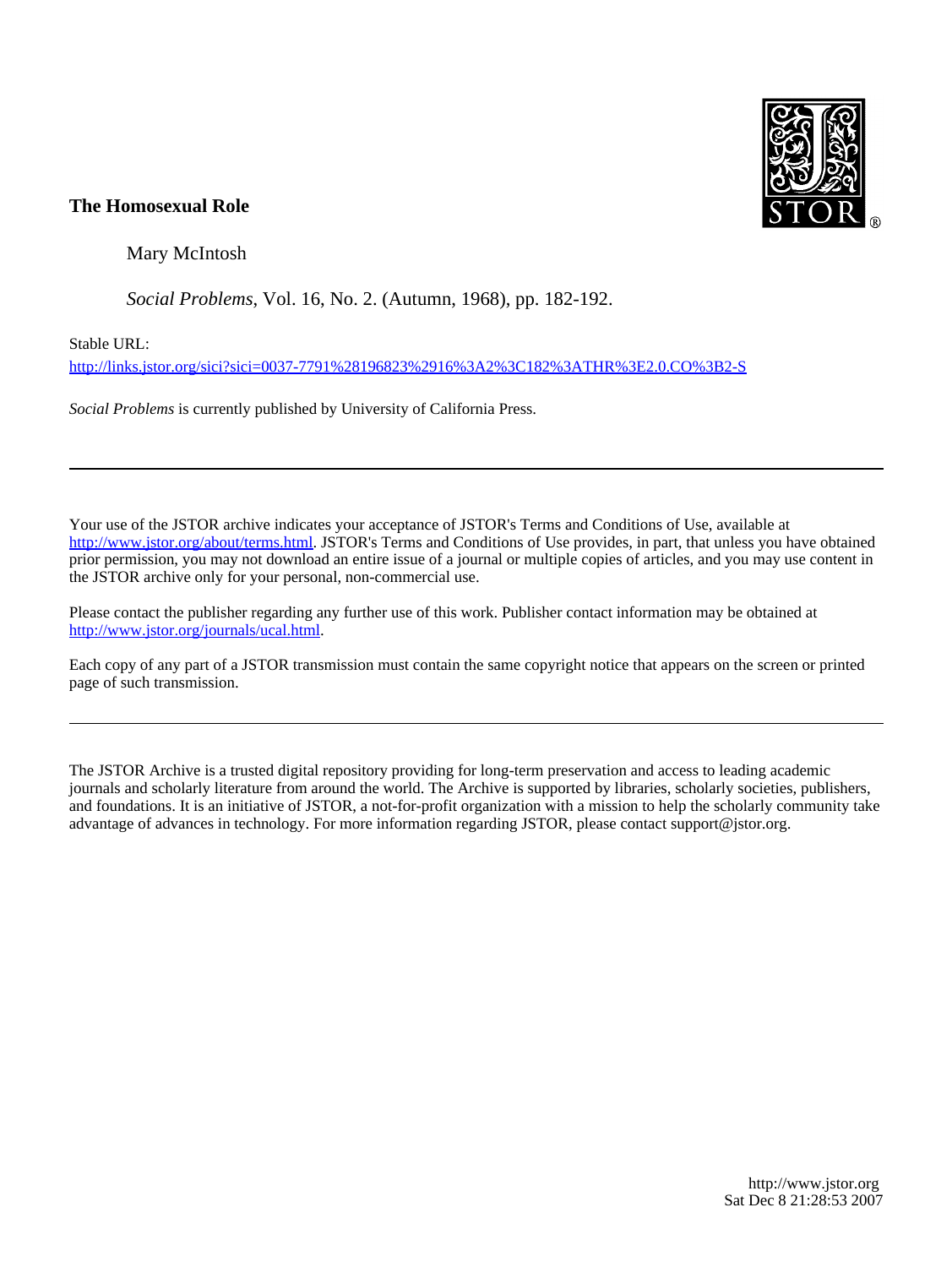conclusions and, since the design- nations, it seems to me not unwarranted some of the obvious alternative expla- the activities of the Association.

while by no means airtight-rules out to attribute the differences shown to

#### **THE HOMOSEXUAL ROLE**

#### MARY McINTOSH *University of Leicester, England*

The current conceptualization of homosexuality as a condition is a false one, resulting from ethnocentric bias. Homosexuality should be seen rather as a social role. Anthropological evidence shows that the role does not exist in all societies, and where it does it is not always the same as in modern western societies. Historical evidence shows that the role did not emerge in England until towards the end of the seventeenth century. Evidence from the "Kinsey Reports" shows that, in spite of the existence of the role in our society, much homosexual behavior occurs outside the recognized role and the polarization between the heterosexual man and the homosexual man is far from complete.

Recent advances in the sociology of deviant behavior have not yet affected the study of homosexuality, which is still commonly seen as a condition characterizing certain persons in the way that birthplace or deformity might characterize them. The limitations of this view can best be understood if we examine some of its implications. In the first place, if homosexuality is a condition, then people either have it or do not have it. Many scientists and ordinary people assume that there are two kinds of people in the world: homosexuals and heterosexuals. Some of them recognize that homosexual feelings and behavior are not confined to the persons they would like to call "homosexuals" and that some of these persons do not actually engage in homosexual behavior. This should pose a crucial problem; but they evade the crux by retaining their assumption and puzzling over the question of how to tell whether someone is "really" homosexual or not. Lay people too will discuss whether a certain person is "queer" in much the same way as they might question whether a certain pain indicated cancer. And in much the same way they will often turn to scientists or to medical men for a surer diagnosis. The scientists, for their part, feel it incumbent on them to seek criteria for diagnosis.

Thus one psychiatrist, discussing the definition of homosexuality, has written :

. . . I do not diagnose patients as homosexual unless they have engaged in overt homosexual behavior. Those who also engage in heterosexual activity are diagnosed as bisexual. An isolated experience may not warrant the diagnosis, but repetetive (sic) homosexual behavior in adulthood, whether sporadic or continuous, designates a homosexual.1

Along with many other writers, he introduces the notion of a third type of person, the "bisexual," to handle the fact that behavior patterns cannot be conveniently dichotomized into hetero-

**<sup>1</sup>** Irving Bieber, "Clinical Aspects of Male Homosexuality," in Judd Marmor, editor, *Sexual Inversion,* New York: Basic Books, 1965, p. 248; this is but one example among many.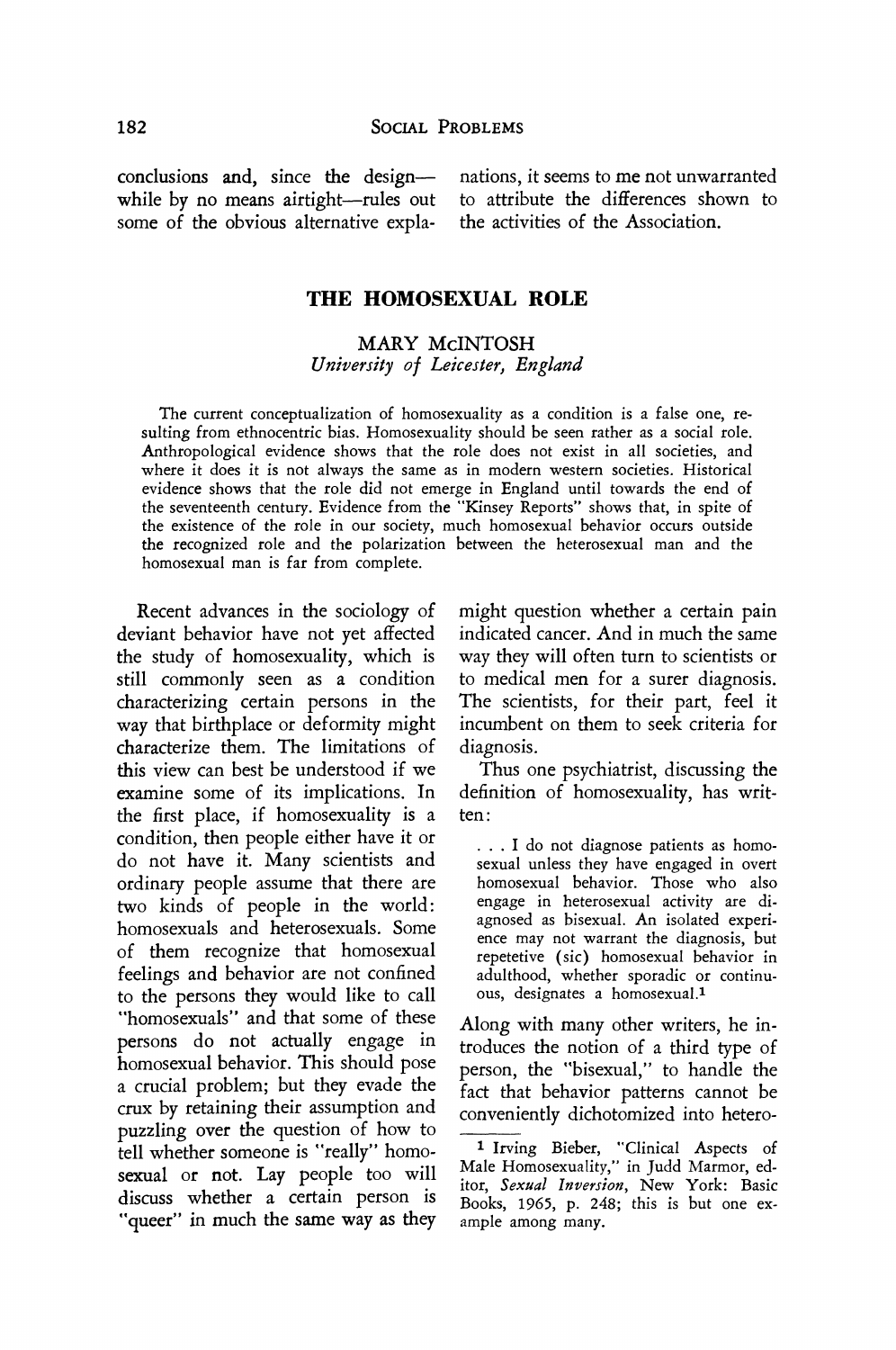sexual and homosexual. But this does not solve the conceptual problem, since bisexuality too is seen as a condition (unless as a passing response to unusual situations such as confinement in a one-sex prison). In any case there is no extended discussion of bisexuality; the topic is usually given a brief mention in order to clear the ground for the consideration of "true homosexuality.''

To cover the cases where the symptoms of behavior or of felt attractions do not match the diagnosis, other writers have referred to an adolescent homosexual phase or have used such terms as "latent homosexual" or "pseudo homosexual." Indeed one of the earliest studies of the subject, by Krafft-Ebing, was concerned with making a distinction between the "invert" who is congenitally homosexual and others who, although they behave in the same way, are not true inverts.<sup>2</sup>

A second result of the conceptualization of homosexualitv as a condition is that the major research task has been seen as the study of its etiology. There has been much debate as to whether the condition is innate or acquired. The first step in such research has commonly been to find a sample of "homosexuals" in the same way that a medical researcher might find a sample of diabetics if he wanted to study that disease. Yet, after a long history of such studies, the results are sadly inconclusive and the answer is still as much a matter of opinion as it was when Havelock Ellis published *Sexual Inversions*  seventy years ago. The failure of research to answer the question has not been due to lack of scientific rigor or to any inadequacy of the available evidence; it results rather from the fact that the wrong question has been asked. One might as well try to trace the etiology of "committee-chairmanship" or "Seventh-Day Adventism" as of "homosexuality."

The vantage-point of comparative sociology enables us to see that the conception of homosexuality as a condition is, in itself, a possible object of study. This conception and the behavior it supports operate as a form of social control in a society in which homosexuality is condemned. Furthermore, the uncritical acceptance of the conception by social scientists can be traced to their concern with homosexuality as a social problem. They have tended to accept the popular definition of what the problem is and they have been implicated in the process of social control.

The practice of the social labeling of persons-as deviant operates in two ways as a mechanism of social control.4 In the first place it helps to provide a clear-cut, publicized, and recognizable threshold between permissible and impermissible behavior. This means that people cannot so easily drift into deviant behavior. Their first moves in a deviant direction immediatelv raise the question of a total move into a deviant role with all the sanctions that this is likely to elicit. Secondly, the labeling serves to segregate the deviants from others and this means that their deviant practices and their self-justifications for these practices are contained within a relatively narrow group. The creation

<sup>2</sup> R. von Krafft-Ebing, *Psgchopathia Sexualis,* 1889.

**<sup>3</sup>** Later published in H. Ellis, *Studies* in *the Psychology of Sex,* Vol. 2, New York: Random House, 1936.

<sup>4</sup> This is a grossly simplified account. Edwin Lemert provides a far more subtle and detailed analysis in *Social Pathology,*  New York: McGraw-Hill, 1951, ch. 4, "Sociopathic Individuation."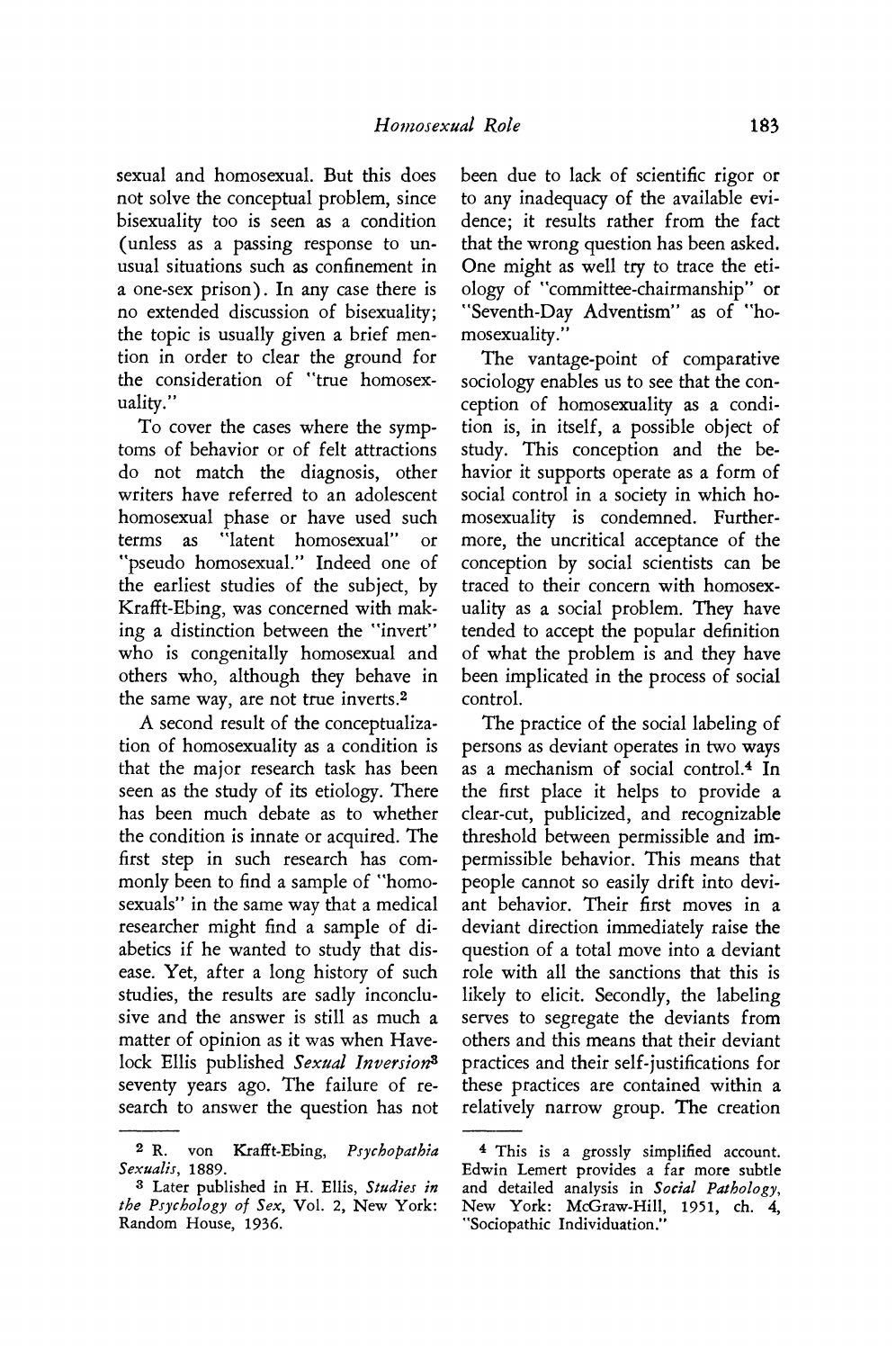of a specialized, despised, and punished role of homosexual keeps the bulk of society pure in rather the same way that the similar treatment of some kinds of criminals helps keep the rest of society law-abiding.

However, the disadvantage of this practice as a technique of social control is that there may be a tendency for people to become fixed in their deviance once they have become labeled. This, too, is a-process that has become wellrecognized in discussions of other forms of deviant behavior such as juvenile delinquency and drug taking and, indeed, of other kinds of social labeling such as streaming in schools and racial distinctions. One might expect social categorizations of this sort to be to some extent self-fulfilling prophecies: if the culture defines as falling into distinct types-black and white, criminal and non-criminal, ho-<br>mosexual and normal—then these mosexual and types will tend to become polarized, highly differentiated from each other. Later in this paper I shall discuss whether this is so in the case of homosexuals and "normals" in the United States today.

of the society.<sup>5</sup> It is interesting to notice that homosexuals themselves welcome and support the notion that homosexuality is a condition. For just as the rigid categorization deters people from drifting into deviancy, so it appears to foreclose on the possibility of drifting back into normality and thus removes the element of anxious choice. It appears to justify the deviant behavior of the homosexual as being appropriate for him as a member of the homosexual category. The deviancy can thus be seen as legitimate for him and he can continue in it without rejecting the norms

The way in which people become labeled as homosexual can now be seen as an important social process connected with mechanisms of social control. It is important, therefore, that sociologists should examine this process objectively and not lend themselves to participation in it, particularly since, as we have seen, psychologists and psychiatrists on the whole have not retained their objectivity but become involved as diagnostic agents in the process of social labeling.6

It is proposed that the homosexual should be seen as playing a social role rather than as having a condition. The role of "homosexual," however, does not simply describe a sexual behavior pattern. If it did, the idea of a role would be no more useful than that of a condition. For the purpose of introducing the term "role" is to enable us to handle the fact that behavior in this sphere does not match popular beliefs: that sexual behavior patterns cannot be dichotomized in the way that the social roles of homosexual and heterosexual can.

It may seem rather odd to distinguish in this way between role and behavior, but if we accept a definition of role in terms of expectations (which may or may not be fulfilled), then the distinction is both legitimate and useful. Tn modern societies where a separate homosexual role is recognized, the expectation, on behalf of those who play the role and of others, is that a homosexual will be exclusively or very predomi may not<br>tion is b<br>modern s<br>mosexual<br>tation, or<br>role and<br>will be<br>deviants<br>ralcott Pa nantly homosexual in his feelings and

**<sup>6</sup>** For discussion of situations in which

deviants can lay claim to legitimacy, set Talcott Parsons, *The Social System,* New York: Free Press, 1951, pp. 292-293.

<sup>6</sup> The position taken here is similar to that of Erving Goffman in his discussion of becoming a mental patient; *Asylums,* Garden City, N.Y.: Doubleday-Anchor, 1961, pp. 128-146.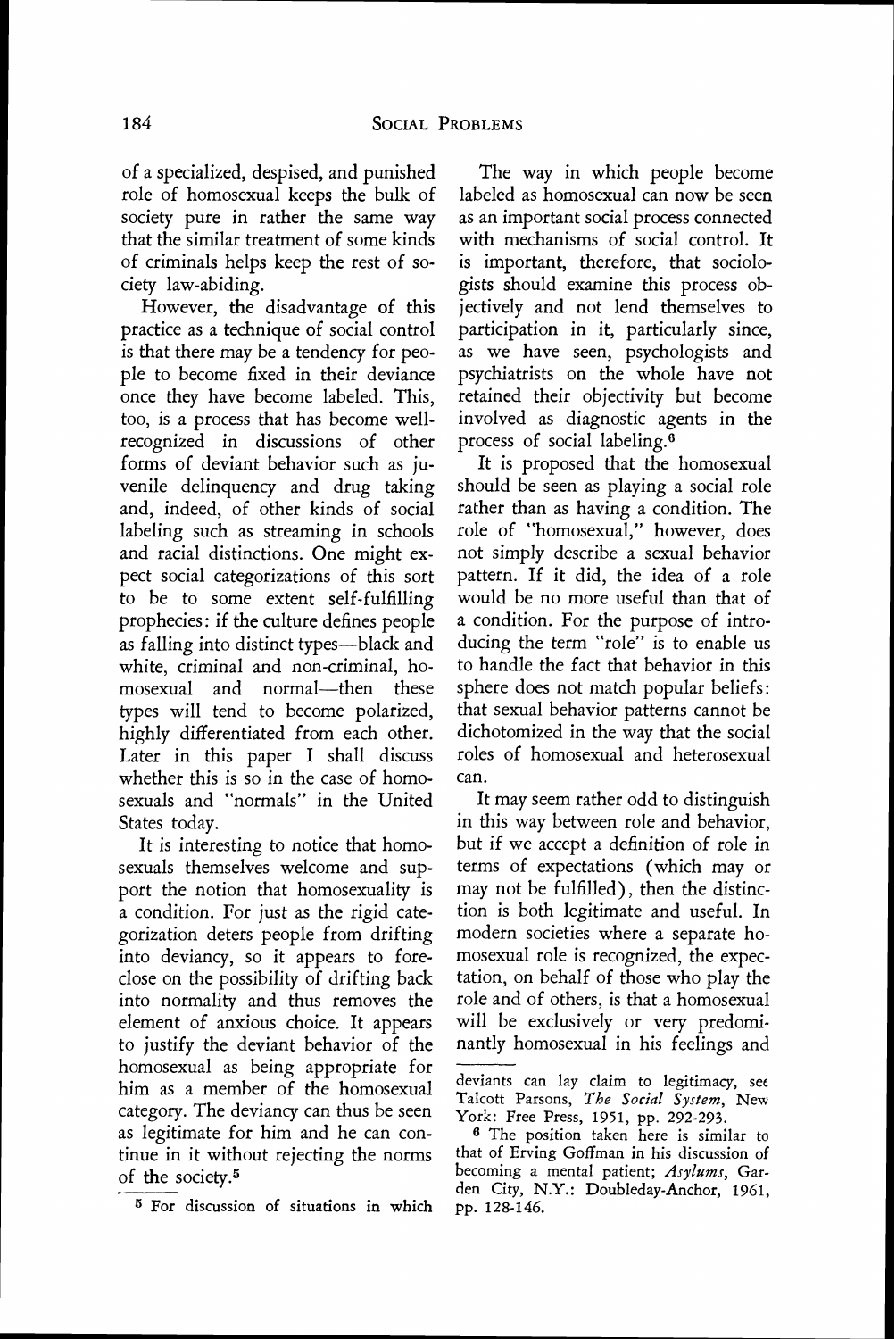behavior. In addition, there are other expectations that frequently exist, especially on the part of nonhomosexuals, but affecting the self-conception of anyone who sees himself as homosexual. These are: the expectation that he will be effeminate in manner, personality, or preferred sexual activity; the expectation that sexuality will play a part of some kind in all his relations with other men; and the expectation that he will be attracted to boys and very young men and probably willing to seduce them. The existence of a social expectation, of course, commonly helps to produce its own fulfillment. But the question of how far it is fulfilled is a matter for empirical investigation rather than *a priori* pronouncement. Some of the empirical evidence about the chief expectation-that homosexuality precludes heterosexuality-in relation to the homosexual role in America is examined in the final section of this paper.7

In order to clarify the nature of the role and demonstrate that it exists only in certain societies, we shall present the cross-cultural and historical evidence available. This raises awkward problems of method because the material has hitherto usually been collected and analyzed in terms of culturally specific modern western conceptions.

## THE HOMOSEXUAL ROLE IN VARIOUS **SOCIETIES**

To study homosexuality in the past or in other societies we usually have to rely on secondary evidence rather than on direct observation. The reIiability and the validity of such evidence is open to question because what the original observers reported may have been distorted by their disapproval of homosexuality and by their definition of it, which mav be different from the one we wish to adopt.

For example, Marc Daniel tries to refute accusations of homosexuality against Pope Julian I1 by producing four arguments: the Pope had many enemies who might wish to blacken his name; he and his supposed lover, Alidosi, both had mistresses; neither of them was at all effeminate; and the Pope had other men friends about whom no similar accusations were made.8 In other words Daniel is trying to fit an early sixteenth century Pope to the modern conception of the homosexual as effeminate, exclusively homosexual, and sexual in relation to all men. The fact that he does not fit is, of course, no evidence, as Daniel would have it, that his relationship with Alidosi was not a sexual one.

Anthropologists too can fall into this trap. Marvin Opler, summarizing anthropological evidence on the subject, says.

Actually, no society, save perhaps Ancient Greece, pre-hleiji Japan, certain top echelons in Nazi Germany, and the scattered examples of such special status groups as the berdaches, Nata slaves, and one category of Chuckchee shamans, has lent sanction in any real sense to homosexuality.<sup>9</sup>

Yet he goes on to discuss societies in which there are reports of sanctioned adolescent and other occasional "experimentation." Of the Cubeo of the

<sup>7</sup> For evidence that many self-confessed homosexuals in England are not effeminate and manv are not interested in boys, see Michael Schofield, *Sociological Aspects* of *Ilornosexunlity,* London: Longmans, *1965.* 

<sup>8</sup> Marc Daniel, "Essai de méthodologie pour l'6tude des aspects homosexuels de l'histoire," *Arcadie,* 133 (January, 1965), pp. **31-37.** 

<sup>9</sup> Marvin Opler, "Anthropological and Cross-Cultural Aspects of Homosexuality," in Marmor, editor, *op. rit.,* p. *174.*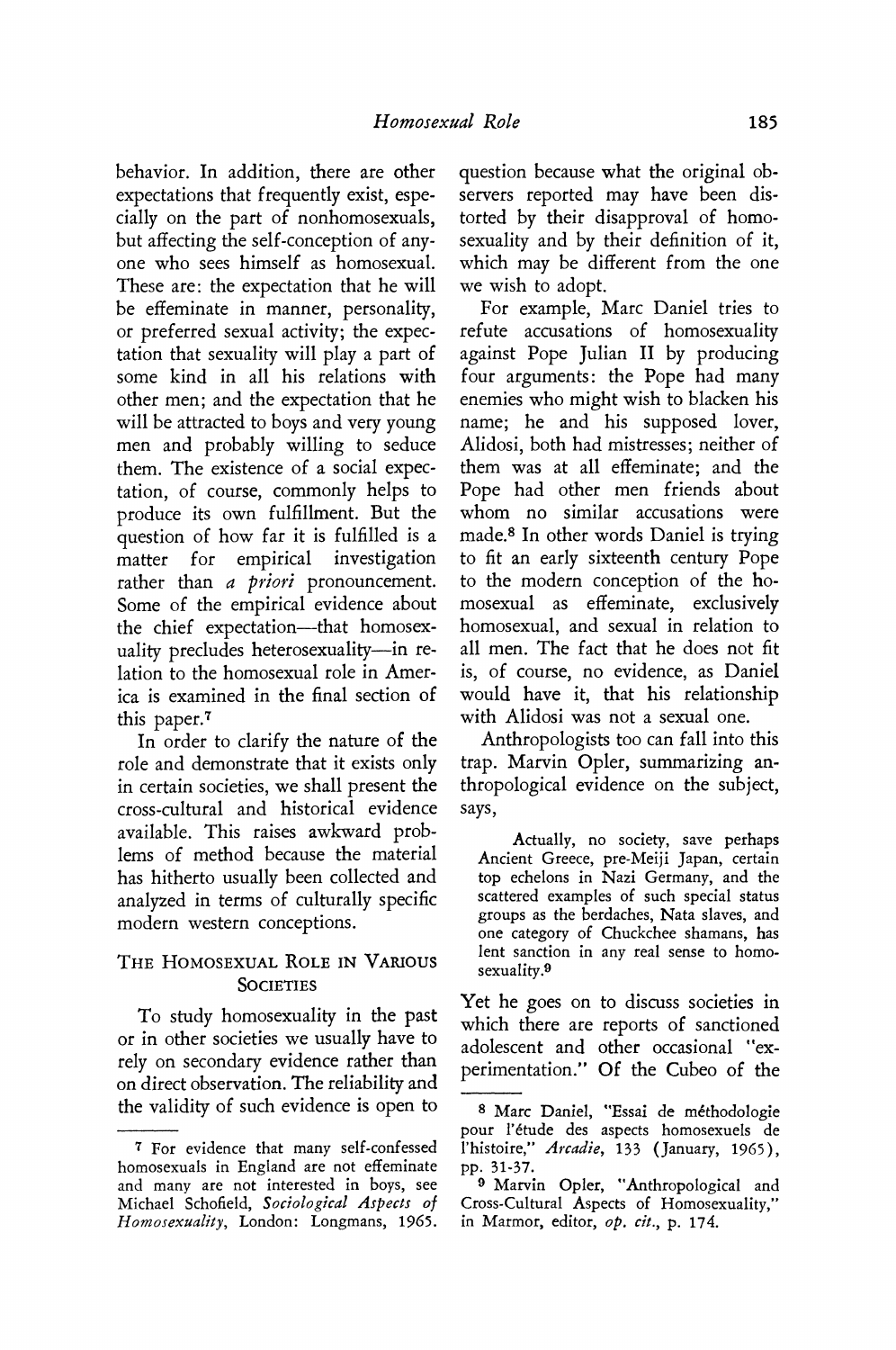North West Amazon, for instance, he says, *"true* homosexuality among the Cubeo is rare if not absent," giving as evidence the fact that no males with persistent homosexual patterns are reported.10

Allowing for such weaknesses, the Human Relations Area Files are the best single source of comparative information. Their evidence on homosexuality has been summarized by Ford and Beach,<sup>11</sup> who identify two broad types of accepted patterns: the institutionalized homosexual role and the liaison between men or boys who are otherwise heterosexual.

The recognition of a distinct role of *berdache* or transvestite is, they say, "the commonest form of institutionalized homosexuality." This form shows a marked similarity to that in our own society, though in some ways it is even more extreme. The Mohave Indians of California and Arizona, for example,<sup>12</sup> recognized both an *alyhz,* a male transvestite who took the role of the woman in sexual intercourse, and a *hwame*, a female homosexual who took the role of the male. People were believed to be born as *alyha* or *hwame*, hints of their future proclivities occurring in their mothers' dreams during pregnancy. If a young boy began to behave like a girl and take an interest in women's things instead of men's, there was an initiation ceremony in which he would become an *alyhz.* After that he would dress and act like a woman, would be referred to as "she" and could take "husbands."

But the Mohave pattern differs from ours in that although the *alyha* was considered regrettable and amusing, he was not condemned and was given public recognition. The attitude was that "he was an *alyha*, he could not help it." But the "husband" of an *alyhZ* was an ordinary man who happened to have chosen an *alyha*, perhaps because they were good housekeepers or because they were believed to be "lucky in love," and he would be the butt of endless teasing and joking.

This radical distinction between the feminine passive homosexual and his masculine active partner is one which is not made very much in our own society,<sup>13</sup> but which is very important in the Middle East. There, however, neither is thought of as being a "born" homosexual, although the passive partner, who demeans himself by his feminine submission, is despised and ridiculed, while the active one is not. In most of the ancient Middle East, including among the Jews until the return from the Babylonian exile, there were male temple prostitutes.14 Thus even cultures that recognize a separate homosexual role may not define it in the same way as our culture does.

Many other societies accept or approve of homosexual liaisons as part of a variegated sexual pattern. Usually

14 Gordan Rattray Taylor, "Historical and Mythological Aspects of Homosexuality," in Marmor, *op. cit.;* Fernando Henriques, *Prostitution and Society,* Vol. 1, London: MacGibbon and Kee, 1962, pp. 341-343.

lo *Ibid.,* p. 117.

<sup>11</sup> C. S. Ford and F. *A.* Beach, *Patterns of Sexual Behavior,* New York: Harper, 1951, ch. 7.

<sup>12</sup> George Devereux, "Institutionalized Homosexuality of the Mohave Indians," Human Biology, Vol. 9, 1937, pp. 498-527; reprinted in Hendrik M. Ruitenbeek, editor, *The Problem of Homosexuality in Modern*  Society, New York: Dutton, 1963.

<sup>13</sup> The lack of cultural distinction is reflected in behavior; Gordon Westwood found that only a small proportion of his sample of British homosexuals engaged in anal intercourse and many of these had been both active and passive and did not have a clear preference. See *A Minority,* London: Longmans, 1960, pp. 127-134.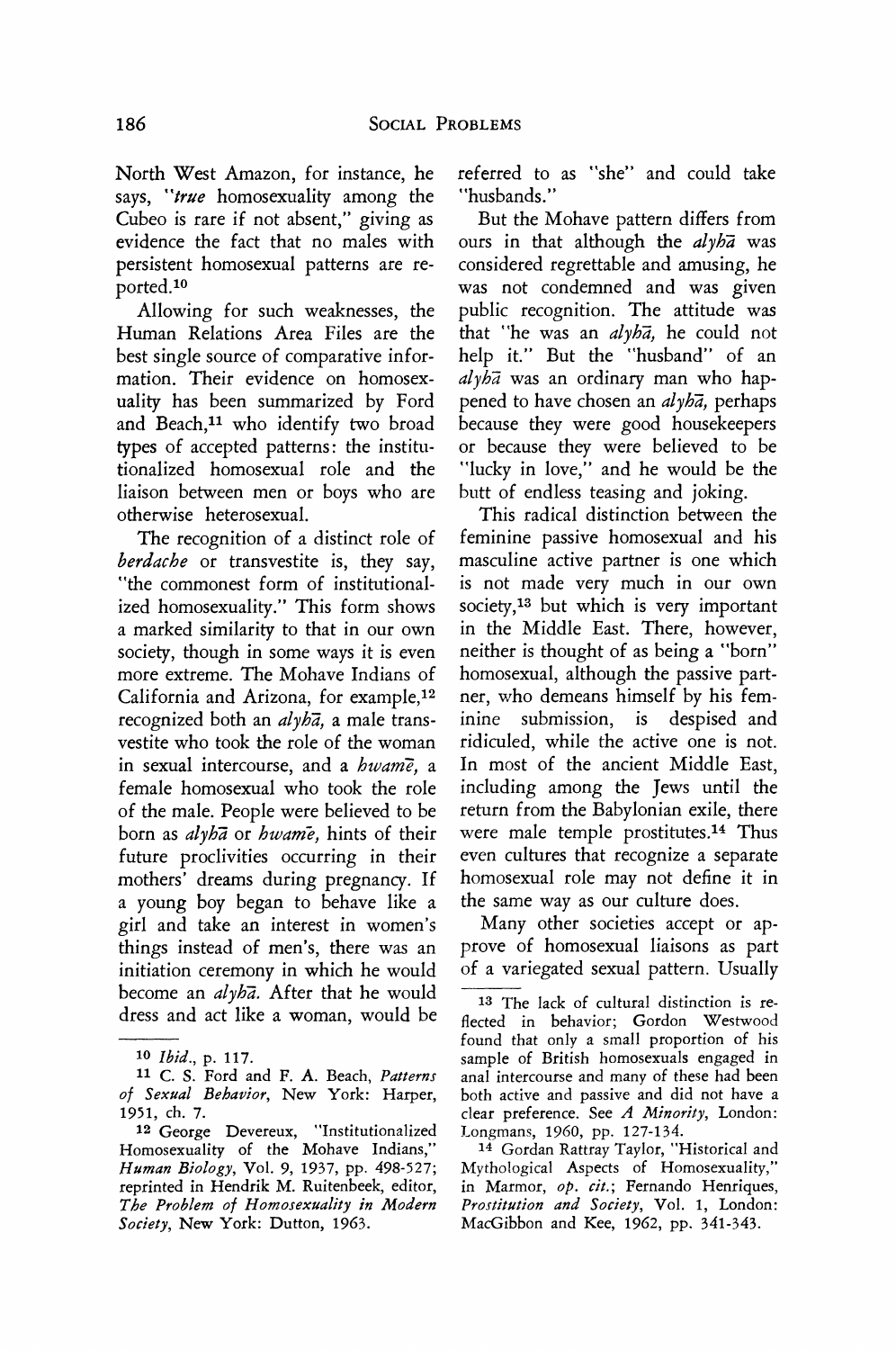these are confined to a particular stage in the individual's life. Among the Aranda of Central Australia, for instance, there are long-standing relationships of several years' duration, between unmarried men and young boys, starting at the age of ten to twelve.15 This is rather similar to the well-known situation in classical Greece, but there, of course, the older man could have a wife as well. Sometimes, however, as among the Siwans of North Africa,<sup>16</sup> all men and boys can and are expected to engage in homosexual activities, apparently at every stage of life. In all of these societies there may be much homosexual behavior, but there are no "homosexuals."

## THE DEVELOPMENT OF THE HOMO-SEXUAL ROLE IN ENGLAND

The problem of method is even more acute in dealing with historical material than with anthropological, for history is usually concerned with "great events" rather than with recurrent patterns. There are some records of attempts to curb sodomy among minor churchmen during the medieval period,<sup>17</sup> which seem to indicate that it was common. At least they suggest that laymen feared on behalf of their sons that it was common. The term "catamite" meaning "boy kept for immoral purposes," was first used in 1593, again suggesting that this practice was common then. But most of the historical references to homosexuality relate either to great men or to great scandals. However, over the last seventy years or so various scholars have tried to trace

the history of  $sex<sup>18</sup>$  and it is possible to glean a good deal from what they have found and also from what they have failed to establish.

Their studies of English history before the seventeenth century consist usually of inconclusive speculation as to whether certain men, such as Edward 11, Christopher Marlowe, William Shakespeare, were or were not homosexual. Yet the disputes are inconclusive not because of lack of evidence but because none of these men fits the modern stereotype of the homosexual.

It is not until the end of the seventeenth century that other kinds of information become available and it is possible to move from speculations about individuals to descriptions of homosexual life. At this period references to homosexuals as a type and to a rudimentary homosexual subculture, mainly in London, begin to appear. But the earliest descriptions of homosexuals do not coincide exactly with the modern conception. There is much more stress on effeminacy and in particular in transvestism, to such an extent that there seems to be no distinction at first between transvestism and homosexuality.<sup>19</sup> The terms emerging

**<sup>15</sup>** Ford and Beach, *op. cit.,* p. 132.

**<sup>16</sup>** *Ibid.,* pp. 131-132.

**<sup>17</sup>** Geoffrey May, *Social Control of Sex Expression,* London: Allen and Unwin, 1930, pp. 65 and 101.

<sup>1</sup>s Especially Havelock Ellis, *Sexual Inversion,* London: Wilson and Macmillan, 1897; Iwan Bloch (E. Diihren, pseud.), *Sexual Life in England Past and Present,*  English translation, London: Francis Aldor, 1938; German edition, Charlottenberg, Berlin, 1901-03; Gordon Rattray Taylor, *Sex*  in *History,* London: Thames and Hudson, 1953; Noel I. Garde, *Jonathan to Gide: The Homosexual in History,* New York: Vantage, 1964.

<sup>19</sup> Dr. Evelyn Hooker has suggested that in a period when homosexual grouping and a homosexual subculture have not yet become institutionalized, homosexuals are likely to behave in a more distinctive and conspicuous manner because other means of making contact are not available. This is confirmed by the fact that lesbians are more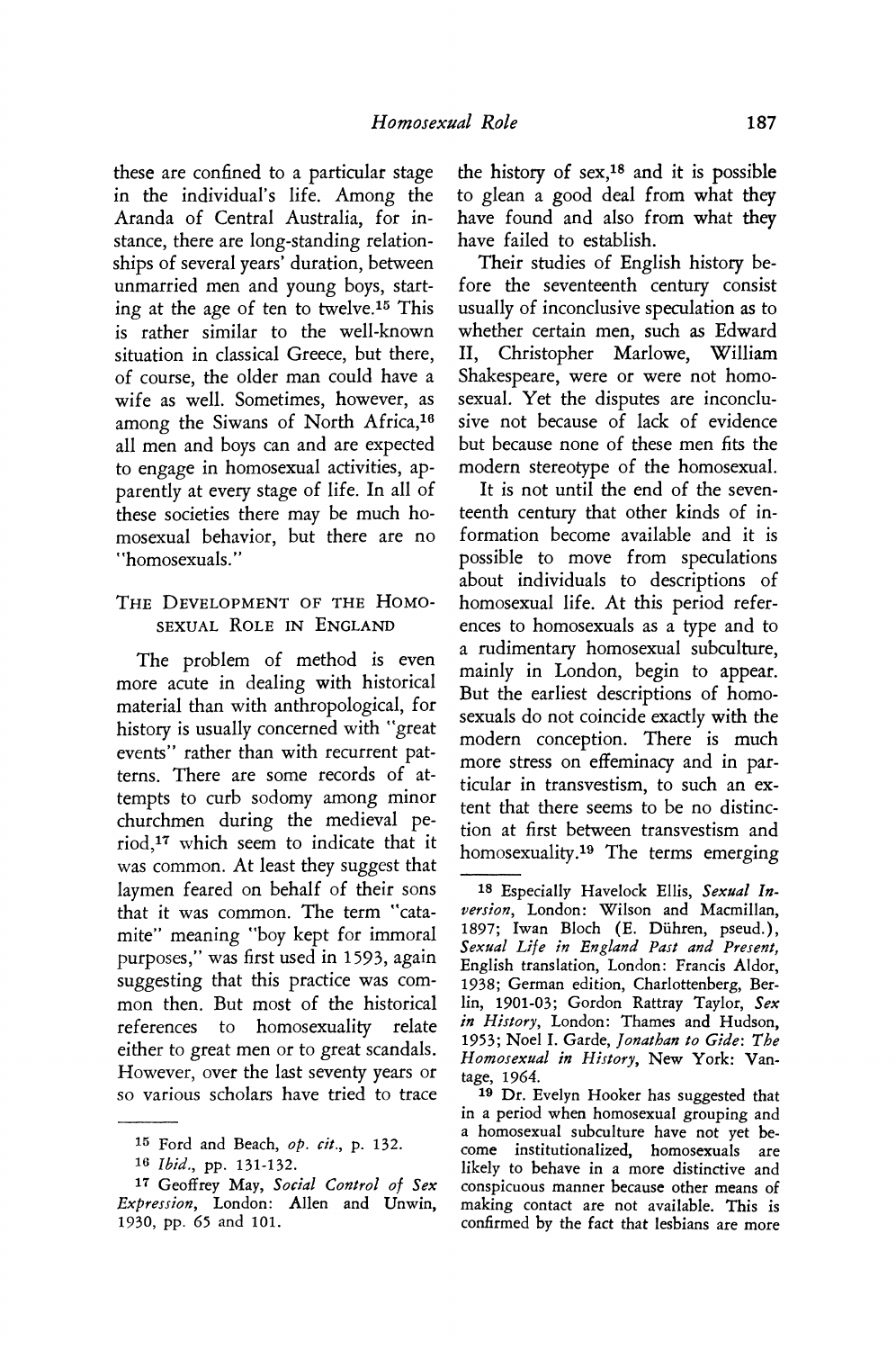at this period to describe homosexuals -Molly, Nancy-boy, Madge-cull-emphasize effeminacy. In contrast the modern terms-like fag, queer, gay, bent -do not have this implication.<sup>20</sup>

By the end of the seventeenth century, homosexual transvestites were a distinct enough group to be able to form their own clubs in London.21 Edward Ward's *History of the London Clubs*, published in 1709, describes one called "The Mollies' Club" which met "in a certain tavern in the City" for "parties and regular gatherings." The members "adopt(ed) all the small vanities natural to the feminine sex to such an extent that they try to speak, walk, chatter, shriek and scold as women do, aping them as well in other respects." The other respects apparently included the enactment of marriages and child-birth. The club was discovered and broken up by agents of the Reform Society.<sup>22</sup> There were a number of similar scandals during the course of the eighteenth century as various homosexual coteries were exposed.

A writer in 1729 descibes the widespread homosexual life of the period:

They also have their Walks and Appointments, to meet and pick up one another, and their particular Houses of Resort to go to, because they dare not trust themselves in an open Tavern. About twenty of these sort of Houses have been

*20* However, "fairy" and "pansy," the commonest slang terms used by non-homosexuals, have the same meaning of effeminate as the earlier terms.

21 Bloch, op. *cit.,* p. **328,** gives several examples, but attributes their emergence to the fact that "the number of homosexuals increased."

**22** Quoted in *ibid.,* pp. **328-329.** 

discovered, besides the Nocturnal Assemblies of great numbers of the like vile Persons, what they call the *Markets*, which are the Royal Exchange, Lincoln's Inn, Bog Houses, the south side of St. James's Park, the Piazzas in Covent Garden, St. Clement's Churchyard, etc.

It wculd be a pretty scene to behold them in their clubs and cabals, how they assume the air and affect the name of Madam or Miss, Betty or Molly, with a chuck under the chin, and "Oh, you bold pullet, I'll break your eggs," and then frisk and walk away.<sup>23</sup>

The notion of exclusive homosexuality became well-established during this period. When "two Englishmen, Leith and Drew, were accused of paederasty . . . .The evidence given by the plaintiffs was, as was generally the case in these trials, very imperfect. On the other hand the defendants denied the accusation, and produced witnesses to prove their predeliction for women. They were in consequence acquitted."<sup>24</sup> This could only have been an effective argument in a society that perceived homosexual behavior as incompatible with heterosexual tastes.

During the nineteenth century there are further reports of raided clubs and homosexual brothels. However, by this time the element of transvestism had diminished in importance. Even the male prostitutes are described as being of masculine build and there is more stress upon sexual license and less upon dressing up and play-acting.

## The Homosexual Role and Homo*sexlndl Behavior*

Thus, a distinct, separate, specialized role of "homosexual" emerged in England at the end of the seventeenth century and the conception of homosex-

conspicuous than male homosexuals in our society, but does not seem to fit the 17th century, where the groups are already described as "clubs."

**<sup>23</sup>**Anon, Hell *upon Earth: or the Tou'n in an Uproar,* London, **1729,** quoted by **G.**  R. Taylor in Marmor, editor, *op. cit.,* p. **142.**  24 Bloch, *op. cit.,* p. **334.**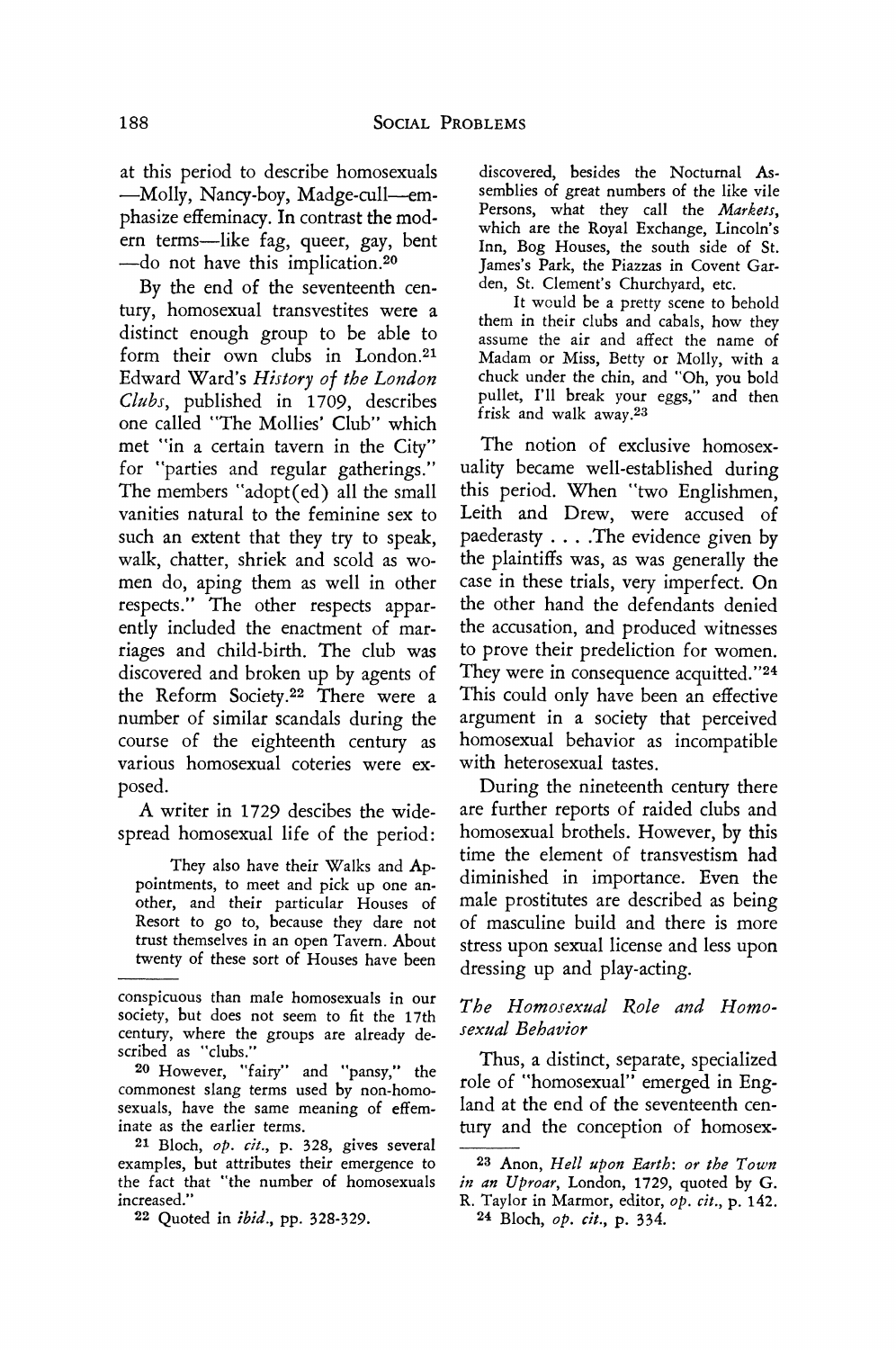ualitv as a condition which characterizes certain individuals and not others is now firmly established in our society. The term role is, of course, a form of shorthand. It refers not only to a cultural conception or set of ideas but also to a complex of institutional arrangements which depend upon and reinforce these ideas. These arrangements include all the forms of heterosexual activity, courtship, and marriage as well as the labeling processes-gossip, ridicule, psychiatric diagnosis, criminal conviction-and the groups and networks of the homosexual subculture. For simplicity we shall simply say that a specialized role exists.

How does the existence of this social role affect actual behavior? And, in particular, does the behavior of individuals conform to the cultural conception in the sense that most people are either exclusively heterosexual or exclusively homosexual? It is difficult to answer these questions on the basis of available evidence because so many researchers have worked with the preconception that homosexuality is a condition, so that in order to study the behavior they have first found a group of people who could be identified as "homosexuals." Homosexual behavior should be studied independently of social roles, if the connection between the two is to be revealed.

This may not sound like a particularly novel program to those who are familiar with Kinsey's contribution to the field.25 He, after all, set out to study "sexual behavior;" he rejected the assumptions of scientists and laymen :

that there are persons who are "heterosexual" and persons who are "homosexual", that these two types represent antitheses in the sexual world and that there is only an insignificant class of "bisexuals" who occupy an intermediate position between the other groups . . . that every individual is innately-inherently-either heterosexual or homosexual . . . (and) that from the time of birth one is fated to be one thing or the other . . ..26

But, although some of Kinsey's ideas are often referred to, particularly in polemical writings, surprisingly little use has been made of his actual data.

Most of Kinsey's chapter on the "Homosexual Outlet"<sup>27</sup> centers on his "heterosexual-homosexual rating scale." His subjects were rated on this scale according to the proportion of their "psychologic reactions and overt experience'' that was homosexual in any given period of their lives. It is interesting, and unfortunate for our purposes, that this is one of the few places in the book where Kinsey abandons his behavioristic approach to some extent. However, "psychologic reactions" may well be expected to be affected by the existence of a social role in the same way as overt behavior. Another problem with using Kinsey's material is that although he gives very full information about sexual behavior, the other characteristics of the people he interviewed are only given in a very bald form.<sup>28</sup> But Kinsey's study is un-

2s The more general drawbacks of Kinsey's data, particularly the problem of the representativeness of his sample, have been thoroughly canvassed in a number of places; see especially William G. Cochran *et* **al.,**  *Statistical Problems of the Kinsey Report on Sexual Behavior in the Human Male,*  Washington: American Statistical Society, 1954.

<sup>25</sup> Alfred C. Kinsey *et al., Sexual Behavior in the Human Male,* Philadelphia and London: Saunders, 1948; and Kinsey *et al., Sexual Behavior in the Human Female,* Philadelphia and London: Saunders, 1953.

<sup>26</sup> Kinsey *et al., Sexual Behavior in the Human Male,* pp. 636-37.

**<sup>27</sup>***Ibid.,* ch. 21, pp. 610-666.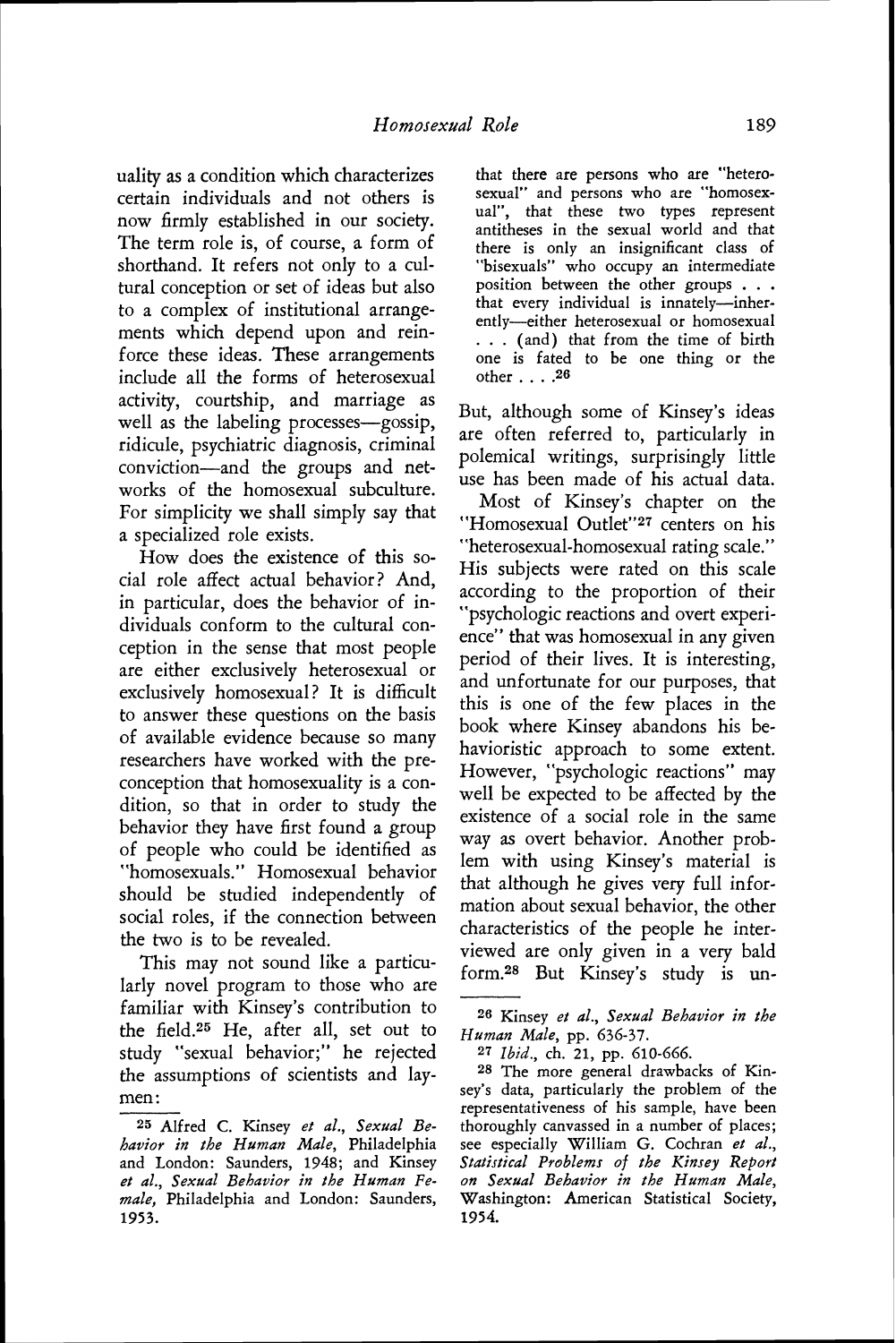doubtedly the fullest description there is of sexual behavior in any society and as such it is the safest basis for generalizations to other Western societies.

The ideal way to trace the effects on behavior of the existence of a homosexual role would be to compare societies in which the role exists with societies in which it does not. But as there are no adequate descriptions of homosexual behavior in societies where there is no homosexual role, we shall have to substitute comparisons within American society.

#### (*<sup>1</sup>* ) *Polarization*

If the existence of a social role were reflected in people's behavior, we should expect to find that relatively few people would engage in bisexual behavior. The problem about investigating this empirically is to know what is meant by "relatively few." The categories of Kinsey's rating scale are, of course, completely arbitrary. He has five bisexual categories, but he might just as well have had more or less, in which case the number falling into

each would have been smaller or larger. The fact that the distribution of his scale is U-shaped, then, is in itself meaningless. (See Table 1).

It is impossible to get direct evidence of a polarization between the homosexual and the heterosexual pattern, though we may note the suggestive evidence to the contrary that at every age far more men have bisexual than exclusively homosexual patterns. However, by making comparisons between one age group and another and between men and women, it should be possible to see some of the effects of the role.

## *(2) Age Comparison*

As they grow older, more and more men take up exclusively heterosexual patterns, as Table **1,** Column 2 shows. The table also shows that *each* of the bisexual and homosexual categories, columns 3-8, contains fewer men as time goes by after the age of 20. The greatest losses are from the fifth bisexual category, column 7, with responses that are "almost entirely homosexual." It is a fairly small group to

|     | Percent of each age group of male population having each rating |      |     |                |     |     |     |     |      |
|-----|-----------------------------------------------------------------|------|-----|----------------|-----|-----|-----|-----|------|
|     | (1)                                                             | (2)  | (3) | (4)            | (5) | (6) | (7) | (8) | (9)  |
| Age | x                                                               | 0    |     | $\overline{c}$ | 3   | 4   | 5   | 6   | 1-6  |
| 15  | 23.6                                                            | 48.4 | 3.6 | 6.0            | 4.7 | 3.7 | 2.6 | 7.4 | 28.0 |
| 20  | 3.3                                                             | 69.3 | 4.4 | 7.4            | 4.4 | 2.9 | 3.4 | 4.9 | 27.4 |
| 25  | 1.0                                                             | 79.2 | 3.9 | 5.1            | 3.2 | 2.4 | 2.3 | 2.9 | 19.8 |
| 30  | 0.5                                                             | 83.1 | 4.0 | 3.4            | 2.1 | 3.0 | 1.3 | 2.6 | 16.4 |
| 35  | 0.4                                                             | 86.7 | 2.4 | 3.4            | 1.9 | 1.7 | 0.9 | 2.6 | 12.9 |
| 40  | 1.3                                                             | 86.8 | 3.0 | 3.6            | 2.0 | 0.7 | 0.3 | 2.3 | 11.9 |
| 45  | 2.7                                                             | 88.8 | 2.3 | 2.0            | 1.3 | 0.9 | 0.2 | 1.8 | 8.5  |

TABLE **1** 

HETEROSEXUAL-HOMOSEXUAL RATING: ACTIVE INCIDENCE BY AGE\*

\* Based on Kinsey (1948) p. **652,** Table 148.

 $X=$  unresponsive to either sex;  $0 =$  entirely heterosexual;  $1 =$  largely heterosexual, but with incidental homosexual history;  $2 =$  largely heterosexual but with a distinct homosexual history; 3 = equally heterosexual and homosexual;  $4$  = largely homosexual but with distinct heterosexual history;  $5 =$  largely homosexual but with incidental heterosexual history;  $6 \equiv$  entirely homosexual.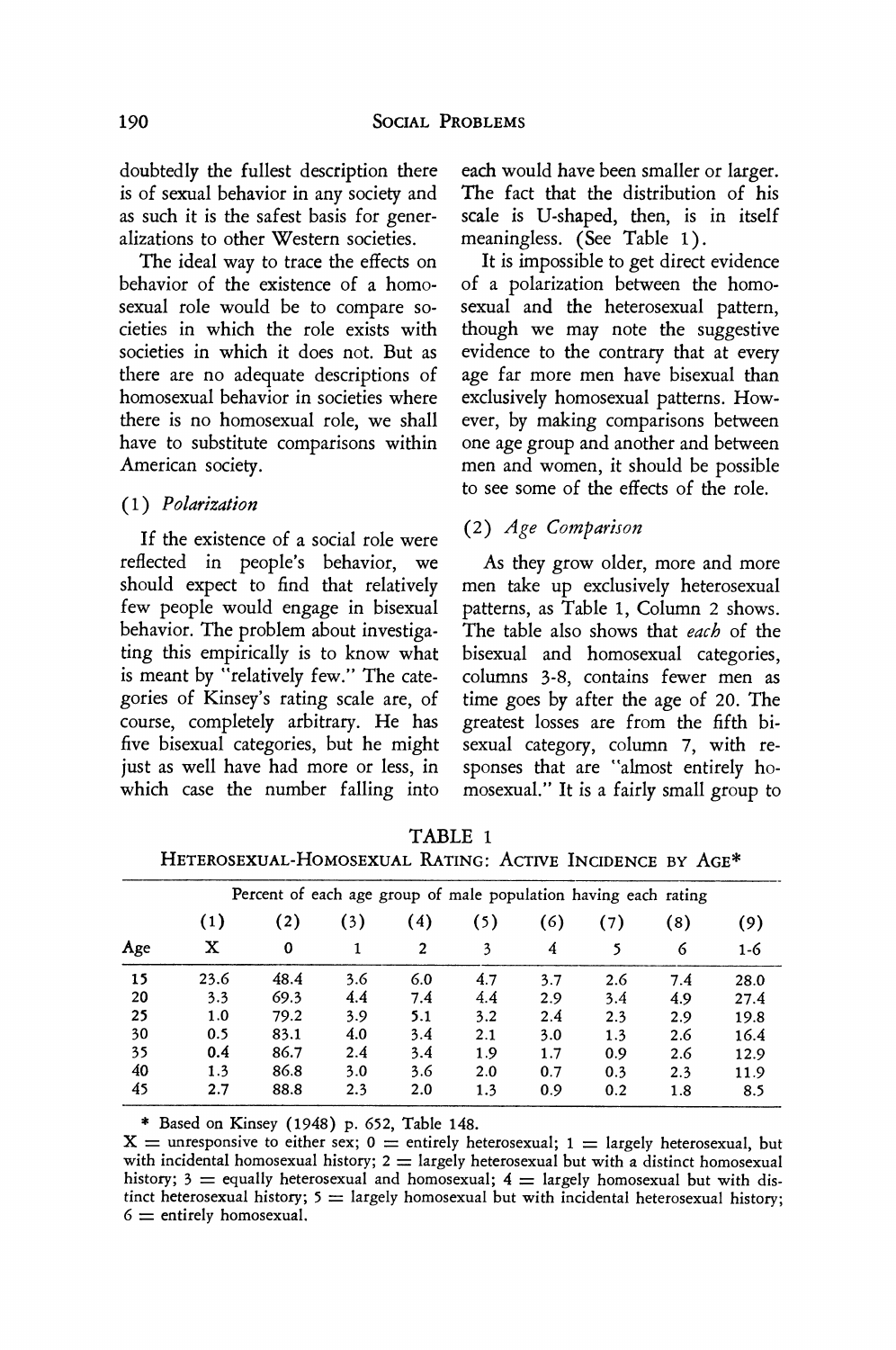begin with, but by the age of 45 it has almost entirely disappeared. On the other hand the first bisexual category, column 3, with only "incidental homosexual histories" has its numbers not even halved by the age of 45. Yet at all ages the first bisexual category represents a much smaller proportion of those who are almost entirely homosexual (columns 2 and 3) than the fifth category represents of those who are almost entirely homosexual (columns 7 and 8). In everyday language, it seems that proportionately more "homosexuals" dabble in heterosexual activity than "heterosexuals" dabble in homosexual activity and such dabbling is particularly common in the younger age groups of 20 to 30. This indicates that the existence of the despised role operates at all ages to inhibit people from engaging in occasional homosexual behavior, but does not have the effect of making the behavior of many "homosexuals" exclusively homosexual.

On the other hand, the overall reduction in the amount of homosexual behavior with age can be attributed in part to the fact that more and more men become married. While the active incidence of homosexual behavior is high and increases with age among single men, among married men it is low and decreases only slightly with age. Unfortunately the Kinsey figures do not enable us to compare the incidence of homosexuality among single men who later marry and those who do not.

## (3) *Comparison of Men and Women*

The notion of a separate homosexual role is much less well-developed for women than it is for men and so too are the attendant techniques of social control and the deviant subculture and organization. So a comparison with

women's sexual behavior should tell us something about the effects of the social role on men's behavior.

Fewer women than men engage in homosexual behavior. By the time they are 45, 26 percent of women have had *some* homosexual experience, whereas about 50 percent of men have. But this is probably a cause rather than an effect of the difference in the extent to which the homosexual role is crystallized, for women engage in less nonmarital sexual activity of any kind than men. For instance, by the time they marry 50 percent of women have had some pre-marital heterosexual experience to orgasm, whereas as many as 90 percent of men have.

The most revealing contrast is between the male and female distributions on the Kinsey rating scale, shown in Table 2. The distributions for women follow a smooth J-shaped pattern, while those for men are uneven with an increase in numbers at the exclusively homosexual end. The distributions for women are the shape that one would expect on the assumption that homosexual and heterosexual acts are randomly distributed in a ratio of 1 to 18.29 The men are relatively more concentrated in the exclusively homosexual category. This appears to confirm the hypothesis that the existence of the role is reflected in behavior.

Finally, it is interesting to notice that although at the age of 20 far more men than women have homosexual and bisexual patterns (27 percent as against 11 percent), by the age of 35 the figures are both the same (13 percent). Women seem to broaden their sexual experience as they get older

<sup>29</sup> This cannot be taken in a rigorously statistical sense, since the categories are arbitrary and do not refer to numbers, or even proportions, of actual sexual acts.